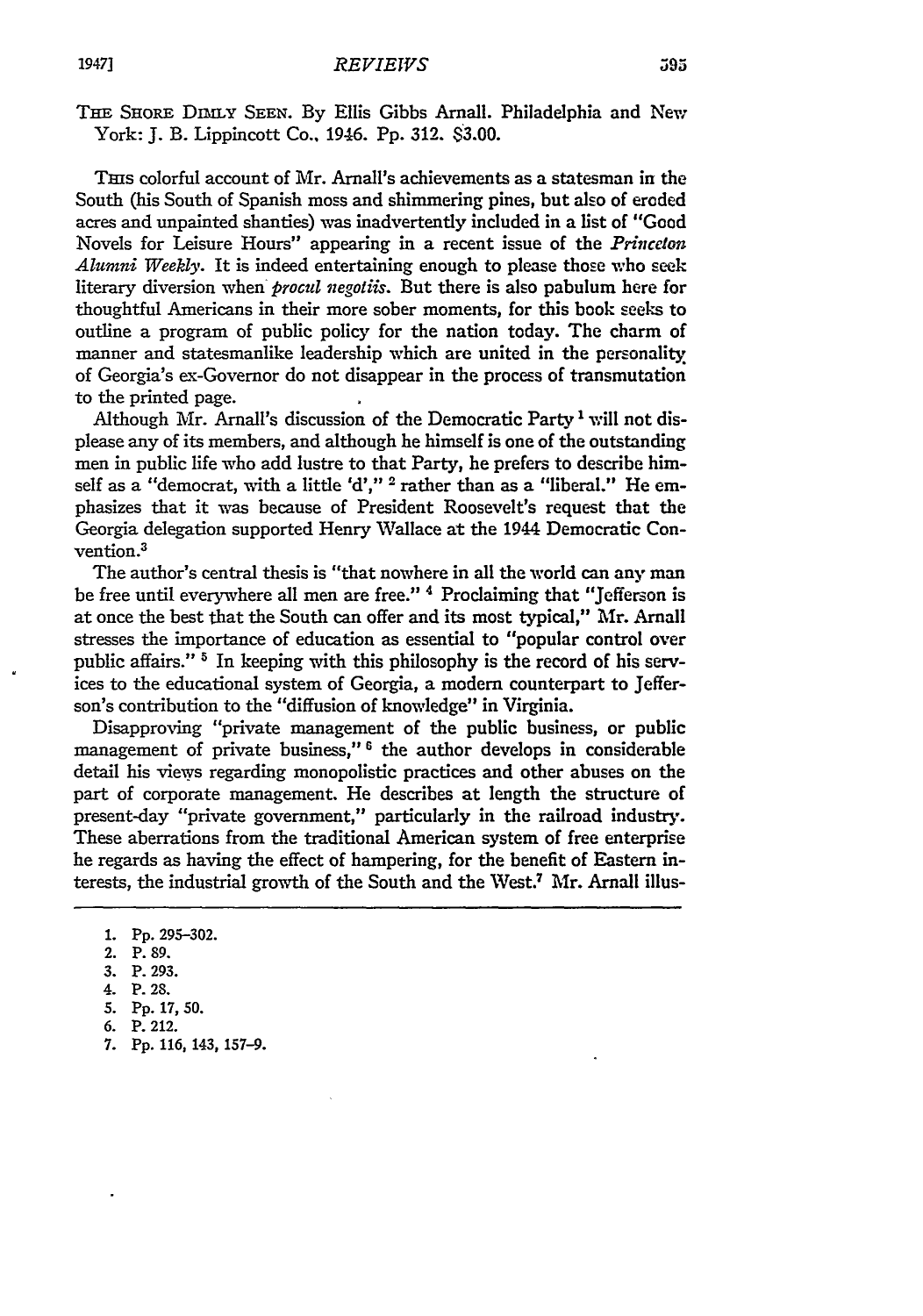trates this proposition with an interesting discussion of freight rates, the private rate-making machinery of the railroads, and the antitrust suit which he argued before the Supreme Court of the United States,<sup>8</sup> convincing that august tribunal to exercise its original jurisdiction under the Federal Constitution and receive the case. The State of Georgia's complaint charged a combination and conspiracy **by** the railroads, in restraint of trade, which had resulted in the establishment of non-competitive freight rates detrimental to the Georgia economy.9

Not only vigorous enforcement of existing antitrust laws but stricter remedies in addition are needed, in the author's opinion, to curb monopolies effectively. A corporation's second offense against the antitrust laws "should be penalized **by** cancellation of its charter and enforced liquidation **...** Where corporations continue to evade the laws, it is evidence that they have fallen from the hands of their stockholders and into the control of a powercrazed managerial bureaucracy. The unfortunate stockholders  $\dots$  would be much better off if their investments were liquidated in an orderly manner and they were permitted to reinvest their savings in some business that could compete in an America of free enterprise." **10**

Mr. Arnall is undoubtedly correct in saying that the present penalties under the antitrust laws are ridiculously small. No matter how many millions of dollars may have been gained by huge corporations through violations of law, the maximum fine for each offense is \$5,000. The author is not altogether accurate, however, in saying that "The fines in the fertilizer case, an instance involving a commodity essential to the economy of thirty million Americans, reached the staggering, total of \$35,000." **11** That figure is the amount of fines imposed in the cases relating to fertilizer nitrogen. If the amount of fines imposed upon manufacturers of mixed fertilizer is included, the total is approximately a quarter of a million dollars higher. But this difference does not weaken the soundness of the general proposition maintained **by** the author that the present penalties for violations of the antitrust laws are inadequate.

Mr. Arnall is convinced that unless monopoly is speedily uprooted, the alternative will be bureaucracy, either industrial or political. "As for which of these is worse, it is a matter of preference; either is bitter to the taste of free men." **12** The author distrusts resort to governmental controls; if effective, such action "vests the direction of vast economic empires in individuals who are neither the choice of the investors in those enterprises nor of the general public. If it is ineffective, as the Interstate Commerce Commission has become, it lulls the public into a false sense of security; the sheep trust

12. P. 196.

<sup>8.</sup> Pp. **167-85.**

**<sup>9.</sup>** Georgia v. Pennsylvania R. R., 324 **U. S.** 439 (1945).

<sup>10.</sup> Pp. 200-1.

<sup>11.</sup> P. 201.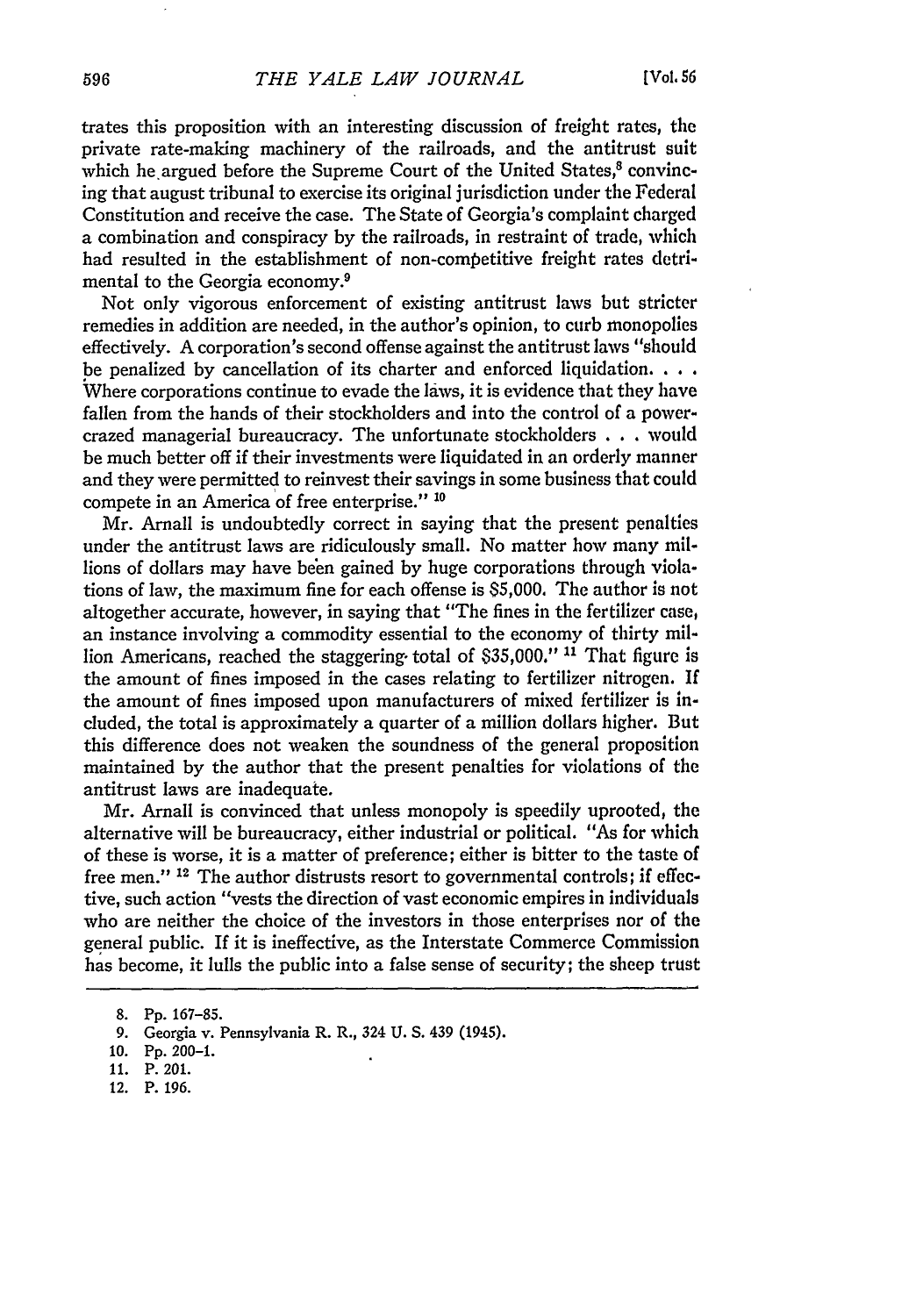## *REVIEWS*

the watchdog long after he has lost his teeth and even when he fraternizes with the wolves." **13**

Special exemptions from the antitrust laws likewise represent an undesirable trend. Thus Georgia's former Governor says of the Webb-Pomerene Act, which allows certain combinations in export trade: "As an act of aggressive political immorality it is almost without precedent in this Nation. Its basic assumption was that, although capitalism, free enterprise and democratic processes linger anomalously in this country, they had disappeared elsewhere in the world forever because they were antiquated, outmoded, worthless and proven unsound." <sup>14</sup> He likewise vigorously denounces the so-called Bulwinkle bill, proposing to exempt agreements between transportation companies from the antitrust laws, as a measure which "would. fasten a transportation monopoly upon the American people and permanently establish the principal means by which freight rate discrimination against the South and the West has been made possible." **15**

In the field of foreign affairs Georgia's ex-Governor favors "the traditional American policy of support to all nations maintaining a libertarian government." **16** Skeptical of the effectiveness of "career diplomats," he prefers "men identified with popular government" who are "exponents of the American point of view." **17** He also shares with the framers of the Second Amendment to the Federal Constitution "the dread that Americans have felt at the possible ascendency in public affairs of the professional military." **Is** Stressing, as Jefferson did, "the supremacy of the civil over the military authority" and the undesirability of "a standing army .**.**.which may overawe the public sentiment," Mr. Arnall insists that in any event "the turning of America, and of other countries at the same time, into armed camps will not preserve peace." **9** "It is impossible for America to adopt a 'world policy.' America is not the world," says the author. "We cannot enforce our ideas, our philosophy, our way of life, upon other men in other nations. But we can adopt a foreign policy that will enable us to live with other nations."<sup>20</sup>

Not inappropriate, perhaps, is the disdainful unconcern with which a typographical error ascribes to the Chicago newspaper-owner the appellation "McCormack." <sup>21</sup> The multiplicity of slurring references to Boston <sup>22</sup> seems to evince a studied strategy of counter-attack against present-day carpetbaggers. Apparently Mr. Arnall would have the reader infer that the

- **15.** P. 185.
- 16. P. 280.
- 17. P. 276.
- 18. P. 275.
- 19. P. 274.
- 20. P. 146.
- 21. Pp. 219, 298.
- 22. **Pp. 15, 83, 89, 92, 99, 106, 109,** 112, **116, 299.**

<sup>13.</sup> P. 200.

<sup>14.</sup> P. 197.